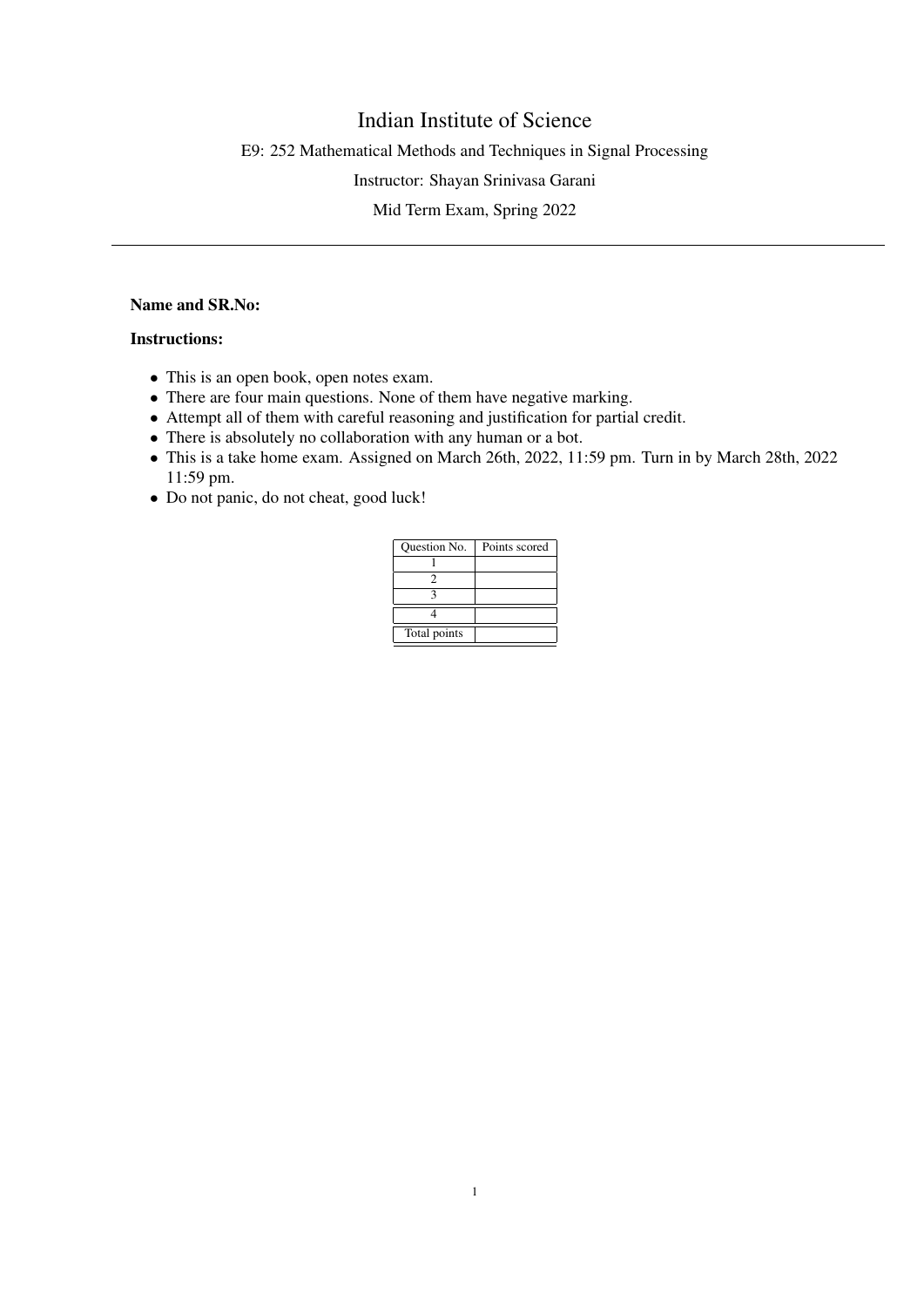2

PROBLEM 1: A signal  $x[n]$  with a sampling rate of 20 KHz is to be downsampled by a factor  $M = 50$  to produce a 400 Hz signal. The passband of the signal is from 0-150 Hz. The band extending from 150-200 Hz is the transition band. The passband and stop band ripples of 1e-3 are desired. Design the best sampling rate conversion system for this specification. Your solution must be the *optimal* one in terms of computational complexity. Justify all the details of your work. (35 pts.)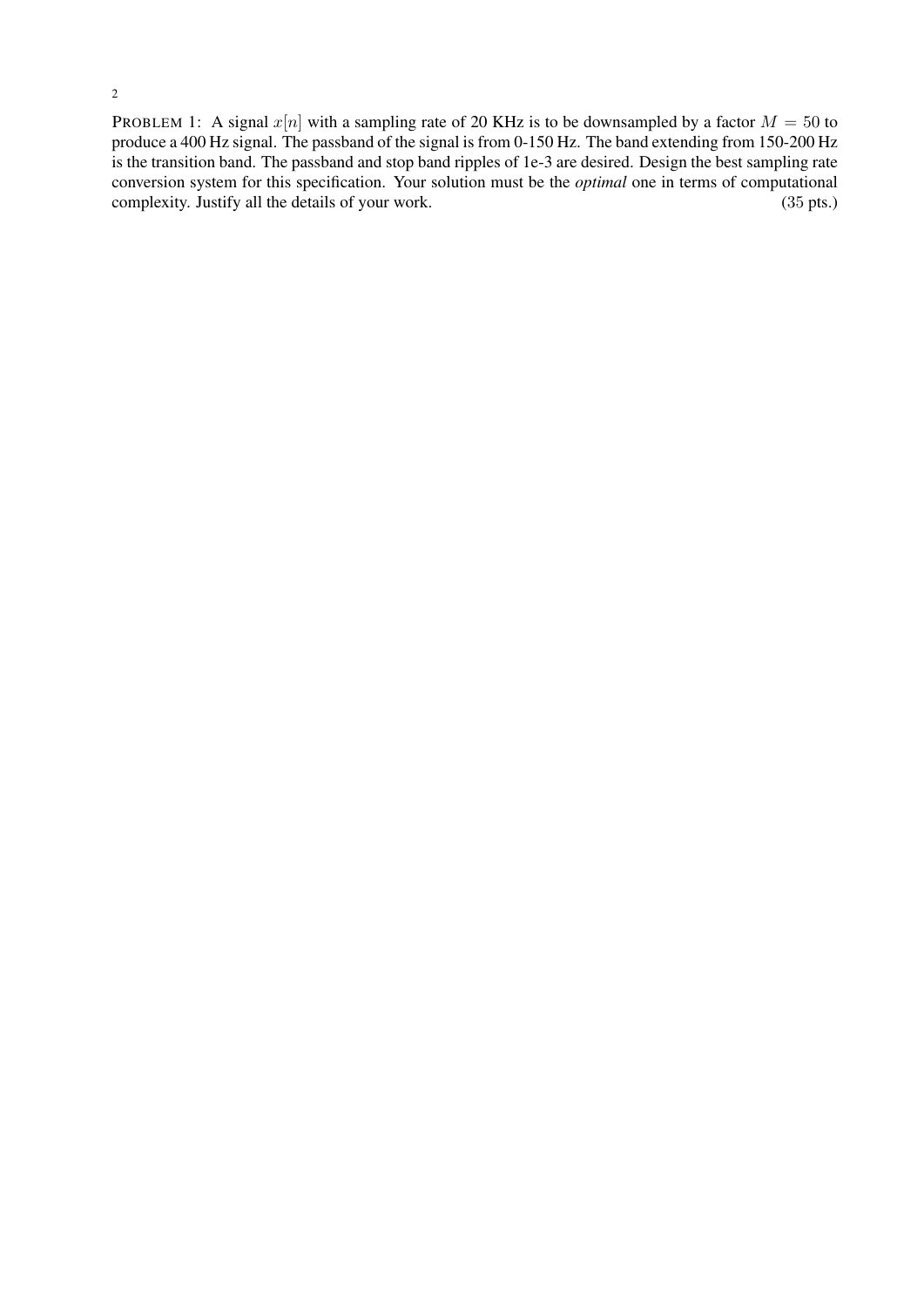PROBLEM 2: A signal sampled at 50 Mbps must be upsampled to 70 Mbps followed by filtering through a filter  $H(z)$ . How do you accomplish this through an efficient architecture? Suppose the input signal has a spectrum  $X(e^{j\omega})$ , what is the spectrum at the output of the convertor? Show all the details of your work carefully. (20 pts.)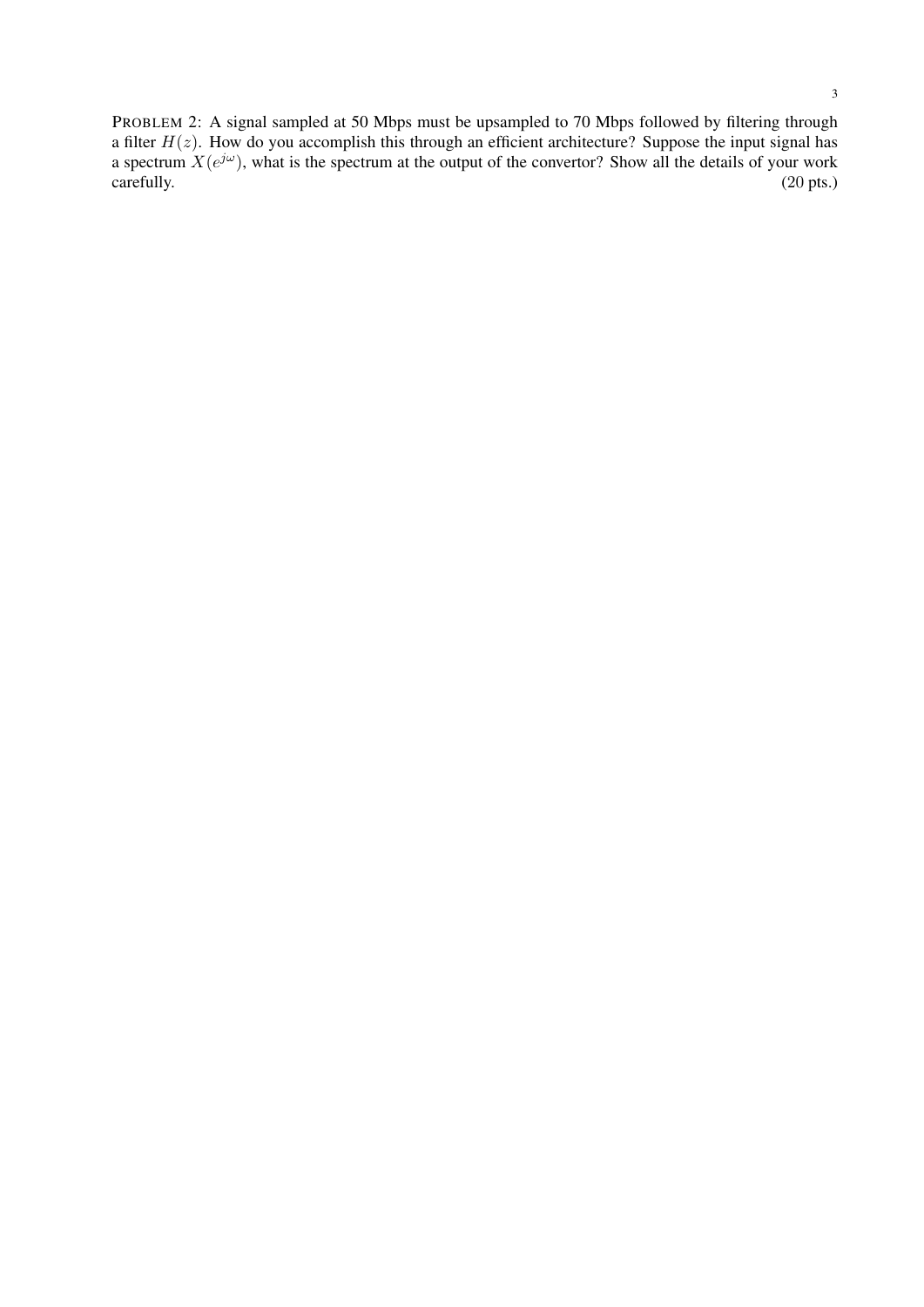PROBLEM 3: Consider a biased Bernoulli source emitting a sequence of binary digits  $\pm 1$ . The probability of digit '1' is p. This discrete time sequence is filtered through (a) an IIR filter  $H(z) = \frac{a}{1+bz^{-1}}$ , and (b) an FIR filter  $H(z) = a + bz^{-1}$ . Compute the power spectral density at the output of the filters. Suppose a and b take values within  $[-1, 1]$ , comment on the nature of the power spectral density i.e., entirely low pass or high pass etc.  $(15 \text{ pts.})$